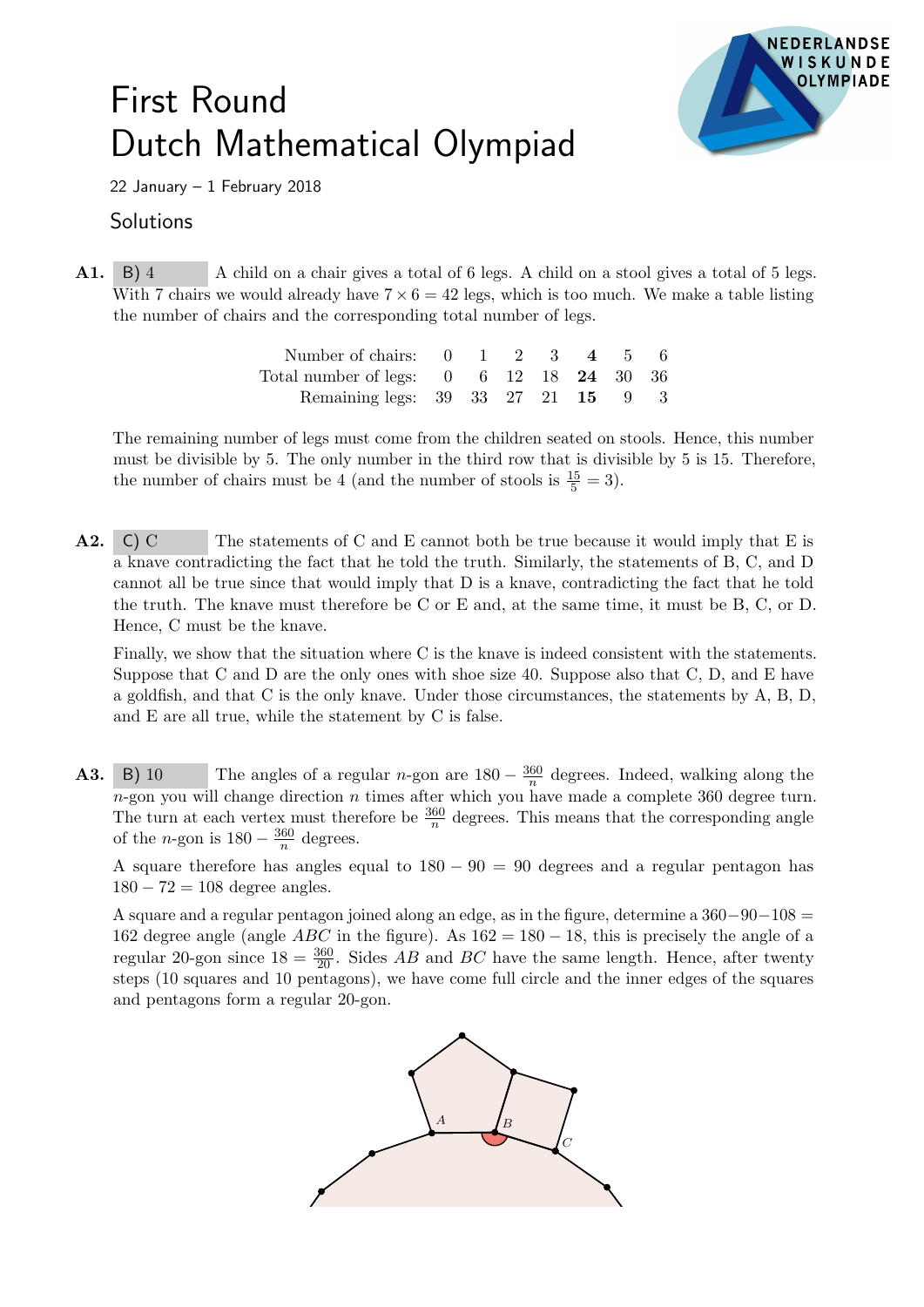**A4.** D) 7 The only list of 9 numbers satisfying the first condition has each of the nine digits as a separate one-digit number. This list does not meet the second requirement (for example: 2 is divisible by 1).

A list of 8 numbers satisfying the first condition must have seven one-digit numbers and one two-digit number. However, by the second condition we cannot have more than five one-digit numbers: apart from 5, 7, 9 we can have at most one of the numbers 1, 2, 4, 8 and at most one of the numbers 3, 6.

A list of 7 numbers that satisfies both conditions does exist. For example, take 5, 6, 7, 8, 9, 23, 41. The maximum length of Julian's list is therefore 7.

- A5. E) 4 Let's denote the eight people that Quintijn meets at the party by A, B, C, D, E, F, G, and H (in order of increasing number of handshakes). Since there are 9 people present at the party, the number of people someone can shake hands with is always a number from 0 to 8. If someone does 8 handshakes, they must shake everyone's hand which implies that nobody can do 0 handshakes. The answers Quintijn gets must therefore be either the numbers 0 to 7 or the numbers 1 to 8. We consider both cases separately.
	- Suppose that A, B,  $\dots$ , H shake  $0, 1, \dots, 7$  hands. Person H does 7 handshakes and must therefore shake hands with everyone except A. Person B only shakes hands with H.

Person G does 6 handshakes and must therefore shake hands with everyone except A and B. Now person C has already used up two handshakes (with H and G) and cannot shake anyone else's hand.

Person F does 5 handshakes and must therefore shake hands with everyone except A, B, and C. Now person D has already used up 3 handshakes (with H, G, and F) and cannot shake anyone else's hand.

Person E does 4 handshakes and must therefore shake hands with everyone except A, B, C, and D.

We see that Quintijn shakes hands with exactly four people: H, G, F, and E.

• Suppose that A, B, ..., H shake  $1, 2, \ldots, 8$  hands. Person H does 8 handshakes and must therefore shake hands with everyone. Person A only

shakes hands with H and with nobody else.

Person G does 7 handshakes and must therefore shake hands with everyone except A. Person B has already used up 2 handshakes (with H and G) and cannot shake anyone else's hand.

Person F does 6 handshakes and must therefore shake hands with everyone except A and B. Person C has already used up 3 handshakes (with H, G, and F) and cannot shake anyone else's hand.

Person E does 5 handshakes and must therefore shake hands with everyone except A, B, and C. Person D has already used up 4 handshakes (with H, G, F, and E) and cannot shake anyone else's hand.

We see that Quintijn shakes hands with exactly four people: H, G, F, and E.

We conclude that in both cases, Quintijn shakes hands with four people.

**A6.** E) 34 The condition that n is divisible by 4, that  $n + 1$  is divisible by 5, and that  $n + 2$ is divisible by 6 is equivalent to demanding that  $n-4$  is divisible by 4, 5, and 6. Hence, we are looking for numbers n for which  $n-4$  is divisible by the least common multiple of 4, 5, and 6, which is 60. Thus, we find the numbers

4, 64, 124, 184, . . . , 1984,

where  $1984 = 4 + 33 \times 60$ . In total we obtain 34 numbers.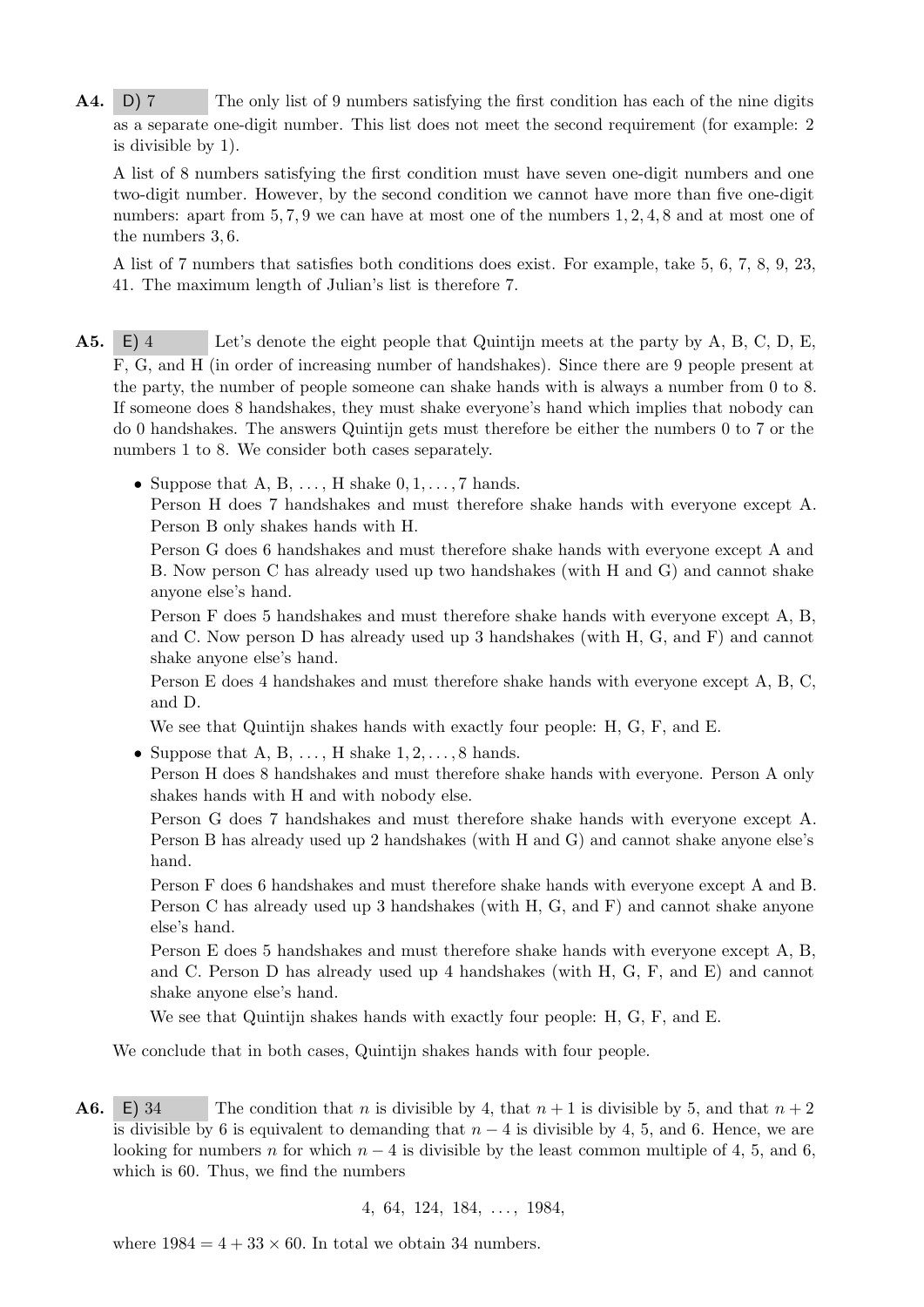A7. E) only the snail No matter which type of jumps the frog makes, the x-coordinate of the frog remains even. Indeed, a jump of type 1 doesn't change the x-coordinate at all, while jumps of type 2 and 3 change the x-coordinate by −2 and 4, respectively. Therefore, the frog cannot reach the worm.

Now consider the value  $x - y$ . For every point that the frog can reach, this number must be a multiple of 5. Indeed, at the start we have  $x - y = 0$  and upon a jump of type 1, 2, or 3, the value of  $x - y$  changes by  $0 - (-5) = 5$ , by  $-2 - 3 = -5$ , and by  $4 - 9 = -5$ , respectively. This shows that the frog cannot reach the beetle.

The frog can reach the snail. To see this, we combine jumps of type 1 and 3. Together, they move the frog from position  $(x, y)$  to  $(x + 4, y + 4)$ . By doing this combination a total of 505 times, the frog lands on position (2020, 2020). Finally, one jump of type 2 will bring the frog to (2018, 2023), the position of the snail.

**A8.** E)  $A : C = D : B$  We denote the vertices of the trapezium by P, Q, R, and S and denote the intersection of the two diagonals by  $T$ , see the figure. With respect to diagonal  $PR$ , triangles TRS and TPS have equal heights. This implies that the ratio of their areas,  $A : C$ , is the same as the ratio  $|TR|$ :  $|TP|$ . Similarly, D and B have the same ratio  $|TR|$ :  $|TP|$ . It follows that  $A: C = D : B$ . This is true for any trapezium that Harold may draw, hence option E) is correct.

To show that the other options are incorrect, consider the trapezium in the figure. Clearly, B is much larger than the other three areas. Therefore, options A), B), and C) are ruled out. Triangles PRS and QRS have the same base and height and therefore have the same area. It follows that also  $C$  and  $D$  are equal (this is true for any trapezium that Harold may draw). We see that  $D: C$  is equal to 1, while  $A: B$  is much smaller than 1. This rules out option D).



B1. 33 We know that three years ago, Rosa's mother was exactly five times as old as Rosa was at the time. From the information given, we also deduce that at that time, Rosa's grandmother was twice as old as Rosa's mother. We conclude that Rosa's grandmother was ten times as old as Rosa was at that time.

Let x be Rosa's current age. Three years ago, her grandmother's age was  $10(x-3)$ . We are given that she is now 7 times as old as Rosa. This means that three years ago, she was  $7x - 3$ years old. We thus find that  $10(x-3) = 7x - 3$ . Simplifying the expression gives  $3x = 27$  and hence  $x = 9$ . We see that three years ago, Rosa was  $9 - 3 = 6$  years old. At that time, Rosa's mother was  $5 \times 6 = 30$  years, which means that she is 33 years old now.